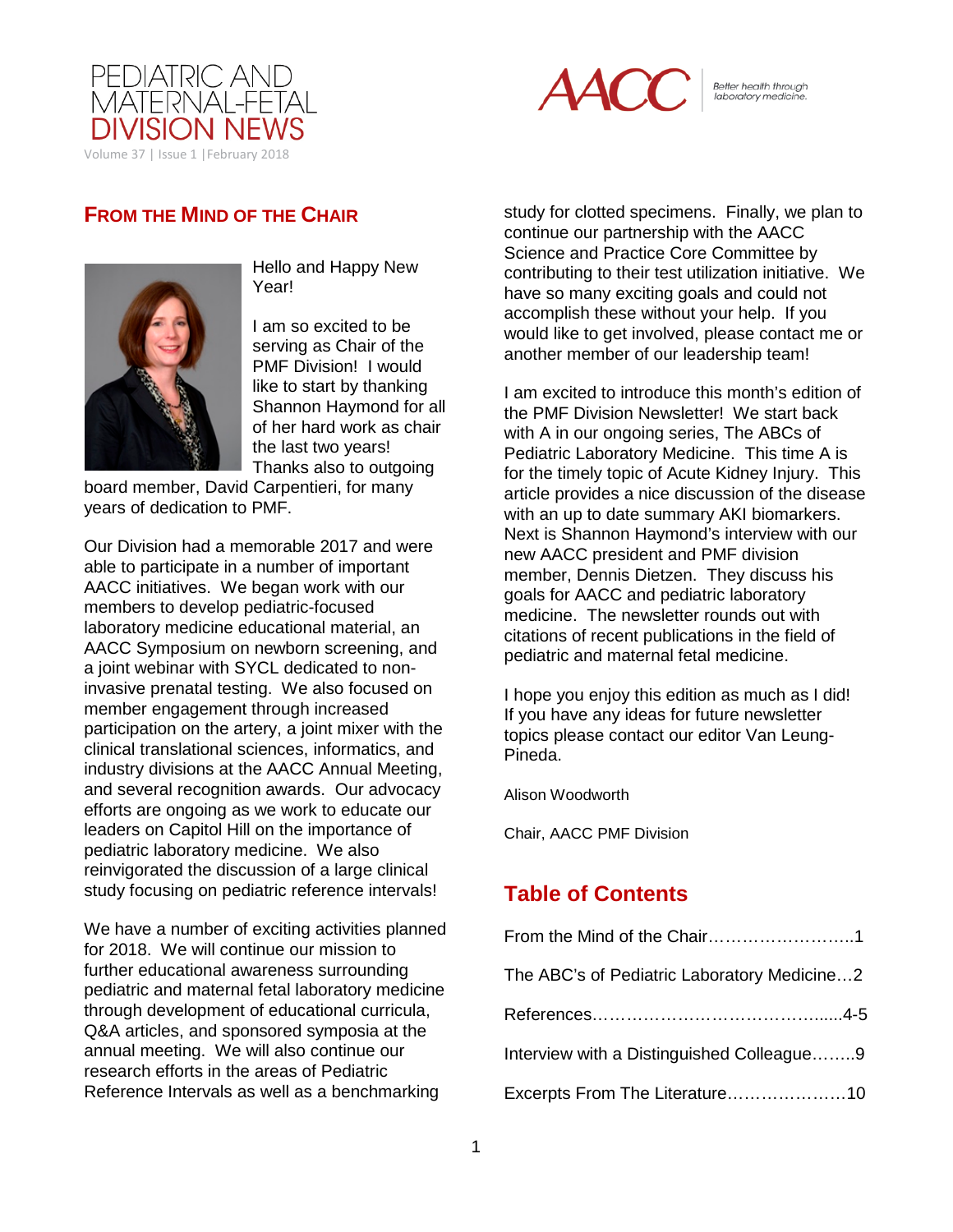# **THE ABC'S OF PEDIATRIC**



**LABORATORY MEDICINE:**

**"A" is for Acute Kidney Injury in Children**

**Vats A1; Vaidya V2; Loya M2; Carpentieri D3** Phoenix Children's Hospital Nephrology<sup>1</sup>, Informatics<sup>2</sup> and Pathology<sup>3</sup> divisions

Acute kidney injury (AKI) is a common condition, occurring in up to one third of hospitalized children. In this setting, AKI is associated with significantly adverse acute and chronic outcomes, including mortality, in both critical care and non–critical care settings. In-patient AKI-related mortality is estimated to be as high as 25 and 30% in high risk subgroups. Previous studies on sequelae of AKI in children admitted to hospital had focused on these high-risk patient populations, i.e. those with nephrotoxic medications, cardiac surgery, sepsis, or admission to an intensive care unit. The severity of the renal insult and the development of multiple AKI episodes is associated with an increase in morbidity and mortality. However, several studies have shown that between 20 and 30% of cases of AKI are preventable.

Furthermore, animal studies have identified several agents to treat AKI, which have not been translated to humans. More importantly, a barrier to performing AKI clinical therapeutic trials has been the lack of early diagnosis of AKI, which might allow for the implementation of novel treatments within the narrow therapeutic window. A key requirement for AKI prevention or treatment strategies is precise diagnosis and categorization of stages. Clinically, several AKI clinical definitions are utilized including the Kidney Disease Improving Global Outcomes (KDIGO), the RIFLE (Risk, Injury, Failure, Loss of kidney function, and End-stage kidney disease) and the pediatric RIFLE (pRIFLE) (Akcan-Arikan) definitions as well as the AKIN (Acute Kidney Injury Network) (Lopes). These definitions have salient nuances, but have overlapping features.

With this in mind, several advances in the field of early AKI detection and monitoring are increasingly being employed to significantly reduce or prevent hospital acquired AKI (HA-AKI). Amongst the various developments in this arena, there are two topics that have seen significant advance over the last few years. *One* such area is the field of novel, early AKI biomarker discovery and validation, while the **second** is the utilization of information technology (IT) and Big Data analytic approaches for enterprise wide early monitoring, prevention and intervention. This article will summarize a few salient features and/or examples in these two evolving areas that are converging and being increasingly employed synergistically to reduce HA-AKI burden in pediatric patients.

### **Renal function and AKI biomarkers**

The laboratory direct measurement of glomerular filtration rate (GFR) has been historically considered the gold standard for the evaluation of renal function. The most accurate methods to measure GFR include Inulin, Iohexol (Schwartz, Shihabi), Iothalamate and creatinine clearances. Among these, the 12h and 24h urine creatinine clearance analysis have been proposed (Pong) as better markers when compared to the Schwartz equation but are not widely employed as an AKI preventive tool. Indirect GFR estimates based on equations (eGFR) utilizing serum creatinine (sCr) or cystatin C have been suggested as a replacement but these equations are not accurate or reproducible for all populations (Kim) and have been mostly used in the setting of chronic kidney disease monitoring (Schwartz). Cystatin C appears to be a better predictor than sCr for AKI (Lau). In fact, standardized sCr lacks the necessary sensitivity to detect AKI at an early clinical stage creating a gap to be filled by new markers.

Given this background, there has been considerable effort to identify AKI biomarkers in urine and blood over the last decade. Several markers are under evaluation under the oversight of TRIBE (Translational Research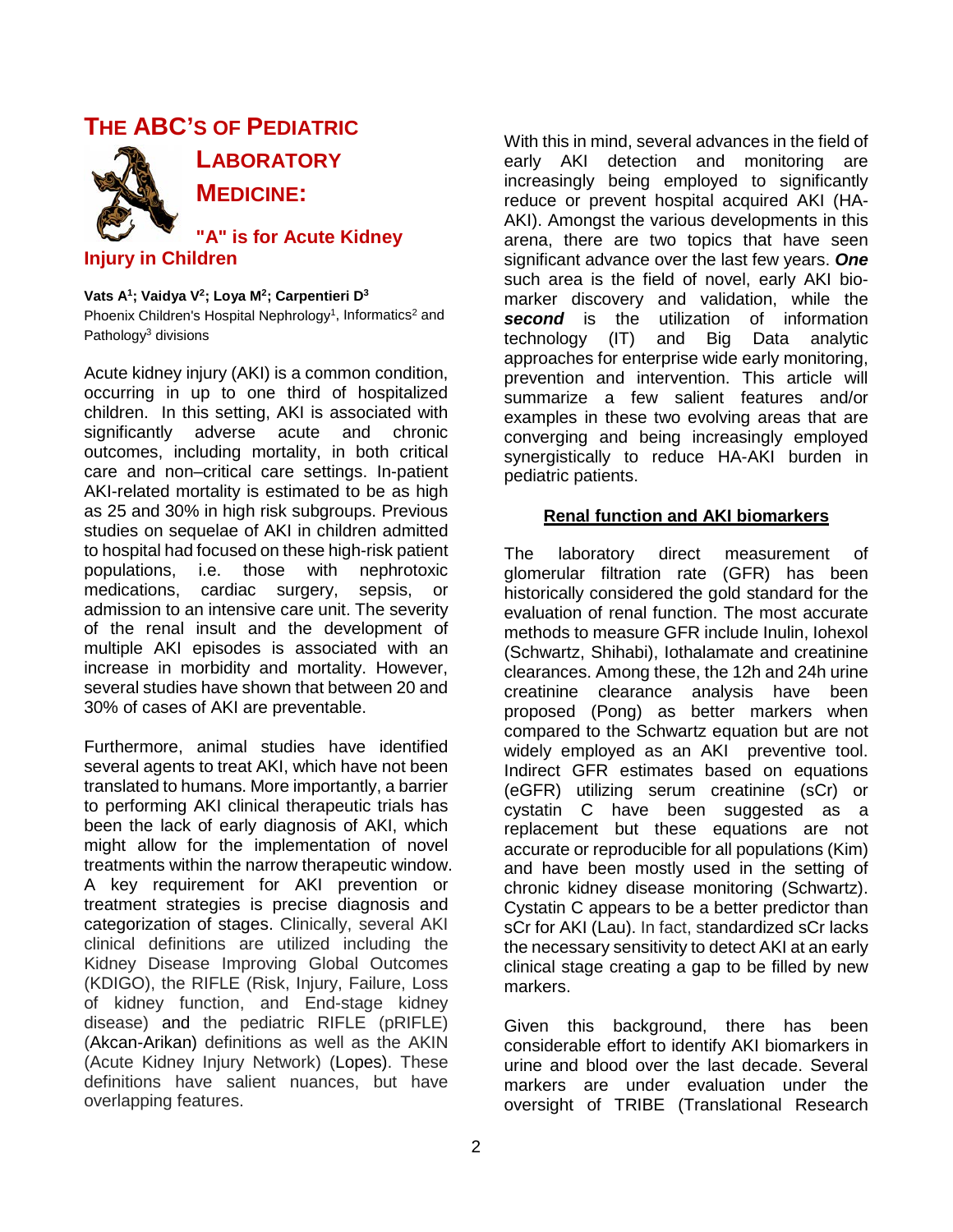Investigating Biomarker End-Points) (Parikh) and SAFE-T (Safer and Faster Evidence-based Translation) among other consortia. A partial list of biomarkers undergoing validations include: Neutrophil gelatinase-associated lipocalin (NGAL); Symmetrical dimethylarginine (SDMA); Calprotectin, Hepatocyte growth factor (HGF); Insulin-like growth factor binding protein-7 (IGFBP-7), tissue metalloproteinase-2 (TIMP-2); Interleukin-18 (IL-18); Kidney Injury Molecule-1 (KIM-1); Liver-type fatty acid-binding protein (L-FABP); α1 Microglobulin; Monocyte chemoattractant peptide-1 (MCP-1); N-acetyl-βd-glucosaminidase (NAG); Osteopontin, Trefoil Factor 3 (TFF3), Clusterin (CLU), CXCL16, Osteoactivin, Calbindin (CALB1), Interferon gamma-induced protein 10 (IP-10), MIF, VCAM-1 and VEGF-A. Importantly, some biomarkers may be better suited for the AKI diagnosis in children versus adults or with specific pathophysiological mechanisms. Also, different medical conditions may affect biomarkers differently (Table 1). The few biomarkers that are commercially available for clinical (NGAL, IGFBP-7 and TIMP2) and veterinary care (SDMA) are highlighted below:

### **Neutrophil gelatinase-associated lipocalin:**

NGAL is the most extensively studied biomarker in pediatric patients (Goldstein, Hassanzadeh). It is a protein extruded in the urine from proximal tubular cells as a result of injury (Bolignano). NGAL is involved in tubular cell injury and repair and acts as an iron chelator. Following different types of insults to the kidneys, intrarenal NGAL expression is upregulated and it is secreted into the urine. Proximal tubular cells have been shown to secrete NGAL in response to ATP depletion. After AKI, plasma NGAL also increases, and is freely filtered in the glomeruli and reabsorbed in the proximal tubules of the kidney. Thus increased plasma NGAL in AKI may result from tubular leak, and/or reduced glomerular filtration. Similarly, elevated urinary NGAL may reflect induced renal expression, glomerular filtration of plasma NGAL from renal or extra-renal sources and/or impaired tubular reabsorption. It is speculated that urinary NGAL is more sensitive with histological damage, whereas blood levels might be more sensitive for changes in clearance. Urine and plasma NGAL

assays have been recently reviewed (Kift) and clinical studies have demonstrated the utility of this marker in children (Du, Meersch, Pedersen). Currently, FDA approval is pending and a point of care test is only available in Europe.

**Tissue inhibitor of metalloproteinase-2 & Insulin-like growth factor-binding 7:** These markers recently received FDA approval as a combined test in the adult population. TIMP2 is an inhibitor of matrix metalloproteinases and is involved in cell cycle arrest, particularly the suppression of endothelial cells proliferation. IGFBP7 regulates the availability of insulin growth factors in body fluids. In a recent study focused in children after cardiac surgery (Meersch), TIMP-2 and IGFBP7 along with NGAL, predicted AKI based on the pediatric modified RIFLE and follow up elevation of sCr.

**Symmetric dimethylarginines:** Symmetric dimethylarginines (SDMA) (El-Khoury, Shafi) is a methylated form of the amino acid arginine (i.e.: mono-methylarginine, asymmetric dimethylarginine, and SDMA). All are derived from intranuclear methylation of L-arginine by protein-arginine methyltransferase and released into the circulation. SDMA is a nitric oxide synthase inhibitor which is primarily eliminated through the kidneys by filtration; therefore it has been evaluated as potential marker of GFR and is closely correlates with measured GFR. (El-Khoury, Schwedhelm, Kielstein, Fleck). SDMA is a more sensitive and specific marker of renal function compared with sCr and is not affected by muscle mass and a number of other confounding factors that affect NGAL and cystatin C. In human patients SDMA levels were strongly associated with predicted renal function and clinical outcome in specific scenarios such as: after ischemic stroke and after renal transplant (Lüneburg, Kielstein). Pediatric AKI studies are lacking.

### **Information Technology for AKI early detection and monitoring**

As mentioned, HA-AKI is being increasingly recognized to have significant consequences like increased morbidity, mortality and health care costs in pediatric health care facilities.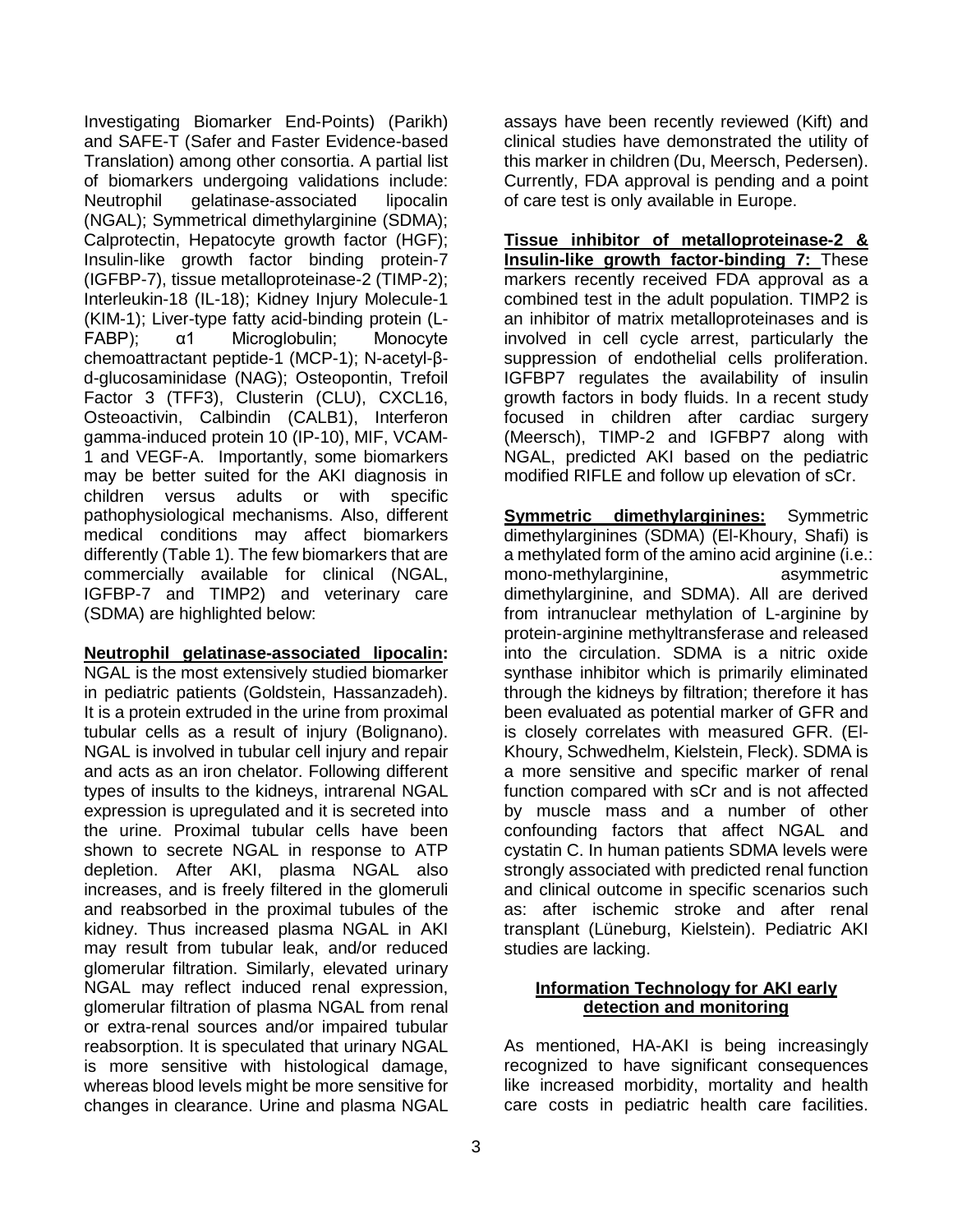Electronic health records (EHRs) and clinical information systems (CIS) are becoming increasingly common in hospitals and can be leveraged to detect changes in sCr according to current definitions for AKI (including KDIGO, RIFLE and AKIN) (Sawhney, Sutherland). These systems have the potential to increase AKI recognition, and reduce the time to therapeutic interventions to prevent progression, and thereby improve outcomes of AKI. More importantly, an efficient data monitoring system has the potential to facilitate the management of subgroups of patients who are at a higher risk of developing AKI (Sawhney, Sutherland). At our institution, a novel enterprise wide EHR based real-time surveillance system for automated AKI detection and generation of curated alerts was created (Fig. 1). The software program was designed to provide enterprise-wide data analysis by querying the EHR every 6 hours for AKI risks, including baseline sCr, % change and rate of rise in sCr, nephrotoxic medications (NTM), therapeutic drug levels (TDxM), and renal replacement therapy as well as nephrology service intervention. Quick links to the patient charts are also available. The analytic output is automated and made available on a selfupdating dashboard. Data analysis is based on algorithms utilizing existing AKIN staging criteria. The dashboard is utilized to generate curated AKI risk alerts by the enterprise nephrologists.

The dashboard generates color coded signals for stage I, II and III AKI, plots weekly change in sCr, NTM exposure and duration, TDxM listing, day(s) since last sCr and documented nephrology intervention. It detects both NTM and non NTM associated AKI and risk factors. It is also programmed to detect AKI with sCr <0.5 mg/dl. An AKI surveillance team (consisting of pharmacist and nephrologist) reviews the dashboard daily to direct AKI prevention and treatment strategies through curated alerts to the responsible healthcare providers through "two way" integrated Vocera® secure messaging system. This avoids "alert fatigue" and has led to a proactive change in provider's approach to HA-AKI prevention.

This novel EHR dashboard and AKI alert system serves as an early warning tool for enterprise

wide application. The alerts in our enterprise (Figure 1) are traceable, auditable and are HIPAA compliant. This automated tool allows the HA-AKI prevention team to track at risk patients, provide early detection and prevention of HA-AKI. Some of the AKI biomarkers mentioned above (i.e. NGAL) have been incorporated in the dashboard while others are being planned to be incorporated in near future. The planned outcome is to develop automated AKI alerts which would be designed to enable early detection of AKI and provide opportunities to link AKI detection to clinical decision support tools for management, in order to mitigate avoidable propagation of AKI and associated harms in children.

In summary, the development of effective biomarkers for the early diagnosis of AKI has received significant attention from the research community, clinicians as well as biotech companies in recent years. These stepping stones are leading to a paradigm shift in the evaluation of renal function from assessment of function towards a preventive approach. Unfortunately, there is a need to expand the validation of these biomarkers in pediatrics and future studies should address the needs at various hospitalized settings to better guide early therapeutic intervention. When possible, the integration of these new biomarkers in EHR data monitoring systems should be considered a priority.

### **References**

- 1. Akcan-Arikan A, Zappitelli M, Loftis LL, et al. Modified RIFLE criteria in critically ill children with acute kidney injury. Kidney Int 2007; 71: 1028–1035.
- <https://www.ncbi.nlm.nih.gov/pubmed/?term=17396113>
- 2. Bolignano D, Donato V, Coppolino G, et al. Neutrophil gelatinaseassociated lipocalin (NGAL) as a marker of kidney damage. Am J Kidney Dis. 2008;52(3):595-605.
- <https://www.ncbi.nlm.nih.gov/pubmed/?term=18725016>
- 3. Du Y, Zappitelli M, Mian A, et al. Urinary biomarkers to detect acute kidney injury in the pediatric emergency center. Pediatr Nephrol. 2011;26(2):267-74.
- <https://www.ncbi.nlm.nih.gov/pubmed/?term=20978799> 4. El-Khoury JM, Bunch DR, Hu B, et al. Comparison of symmetric dimethylarginine with creatinine, cystatin C and their eGFR equations as markers of kidney function. Clin Biochem. 2016;49(15):1140-3. <https://www.ncbi.nlm.nih.gov/pubmed/?term=27452178>
- 5. El-Khoury JM, Bunch DR, Reineks E, et al. A simple and fast liquid chromatography-tandem mass spectrometry method for<br>measurement of underivatized L-arginine, symmetric measurement of underivatized L-arginine, dimethylarginine, and asymmetric dimethylarginine and establishment of the reference ranges. Anal Bioanal Chem. 2012;402(2):771-9.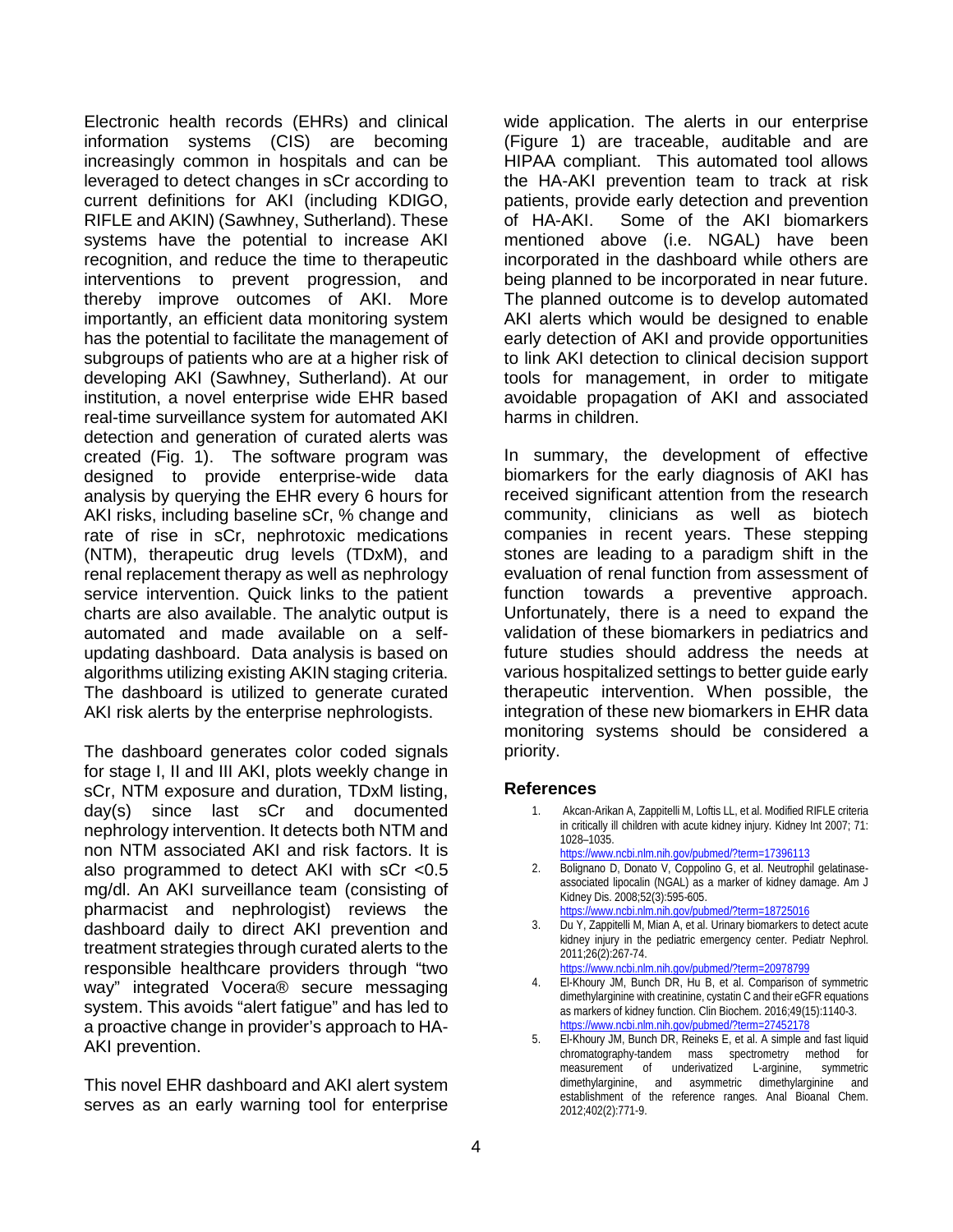<https://www.ncbi.nlm.nih.gov/pubmed/?term=22124751>

6. Fleck C, Schweitzer F, Karge E et al. Serum concentrations of asymmetric (ADMA) and symmetric (SDMA) dimethylarginine in patients with chronic kidney diseases. Clin Chim Acta 2003; 336:1- 12.

<https://www.ncbi.nlm.nih.gov/pubmed/?term=14500028>

- 7. Hassanzadeh R, Lasserson D, Price CP et al. Neutrophil gelatinaseassociated lipocalin: primary care diagnostic technology update. Br J Gen Pract 2016;66(651):542-543. <https://www.ncbi.nlm.nih.gov/pubmed/?term=27688517>
- 8. Goldstein SL. Urinary NGAL to define AKI in asphyxiated infants. Pediatric Nephrol. 2015;30(7):1047-9. <https://www.ncbi.nlm.nih.gov/pubmed/?term=25645468>
- 9. Kielstein JT, Salpeter SR, Bode-Boeger SM et al. Symmetric dimethylarginine (SDMA) as endogenous marker of renal function a meta-analysis. Nephrol Dial Transplant 2006; 21:2446-2451. <https://www.ncbi.nlm.nih.gov/pubmed/?term=16766542>
- 10. Kift RL, Messenger MP, Wind TC, et al. A comparison of the analytical performance of five commercially available assays for neutrophil gelatinase-associated lipocalin using urine. Ann Clin Biochem. 2012;50:236-44. <https://www.ncbi.nlm.nih.gov/pubmed/?term=23605129>
- 11. Kim BS. Performance comparison of estimated glomerular filtration rate equations. Kidney Res Clin Pract. 2014;33(3):168-9. <https://www.ncbi.nlm.nih.gov/pubmed/?term=26877970>
- 12. Lau L, Al-Ismaili Z, Harel-Sterling M, et al. Serum cystatin C for acute kidney injury evaluation in children treated with aminoglycosides. Pediatr Nephrol. 2017;32(1):163-71. <https://www.ncbi.nlm.nih.gov/pubmed/?term=27743042>
- 13. Lopes JA, Jorge S. The RIFLE and AKIN classifications for acute kidney injury: A critical and comprehensive review. Clin Kidney J 2013; 6(1):8-14. <https://www.ncbi.nlm.nih.gov/pubmed/?term=27818745>
- 14. Lüneburg N, von Holten R-A, Töpper RF et al. Symmetric dimethylarginine is a marker of detrimental outcome in the acute phase after ischaemic stroke: role of renal function. Clin. Sci 2012; 122:105-111.
	- <https://www.ncbi.nlm.nih.gov/pubmed/?term=21777201>
- 15. Lüneburg N, Kielstein JT, Veldink H, Martens-Lobenhoffer J et al. SDMA is an early marker of change in GFR after living-related kidney donation. Nephrol Dial Transpl 2011; 26 (1): 324–328. <https://doi.org/10.1093/ndt/gfq395>
- 16. Lüneburg N, Lieb W, Zeller T et al. Genomic-wide association study of L-arginine and dimethylarginines reveals novel metabolic pathway for symmetric dimethylarginine. Circ Cardiovasc Genet 2014. 7(6):864-72
- 17. Meersch M, Schmidt C, Van Aken H et al. Validation of Cell-Cycle Arrest Biomarkers for Acute Kidney Injury after Pediatric Cardiac Surgery[. PLoS One.](https://www.ncbi.nlm.nih.gov/pubmed/?term=Validation+of+Cell-Cycle+Arrest+Biomarkers+for+Acute+Kidney+Injury+after+Pediatric+Cardiac+Surgery) 2014 Oct 24;9(10):e110865. <https://www.ncbi.nlm.nih.gov/pubmed/?term=25343505>
- 18. Parik CR, Moledina DG, Coca SG et al. Application of new acute kidney injury biomarkers in human randomized controlled trials. Kidney Intern 2016; 89:1372-1379. <https://www.ncbi.nlm.nih.gov/pubmed/?term=27165835>
- Pedersen KR, Ravn HB, Hjortdal VE, et al. Neutrophil gelatinaseassociated lipocalin (NGAL): validation of commercially available ELISA. Scand J Clin Lab Invest. 2010;70(5):374-82. <https://www.ncbi.nlm.nih.gov/pubmed/?term=20509756>
- 20. Pong S, Seto W, Abdolell M, et al. 12-hour versus 24-hour creatinine clearance in critically ill pediatric patients. Pediatr Res. 2005;58(1):83-8. <https://www.ncbi.nlm.nih.gov/pubmed/?term=15774853>
- 21. Sawhney S, Fraser SD. Epidemiology of AKI: Utilizing Large Databases to Determine the Burden of AKI. Adv Chronic Kidney Dis 2017;24(4):194-204.
- <https://www.ncbi.nlm.nih.gov/pubmed/?term=28778358>
- 22. Schwartz GJ, Furth S, Cole SR, et al. Glomerular filtration rate via plasma iohexol disappearance: pilot study for chronic kidney disease in children. Kidney Int. 2006;69(11):2070-7. <https://www.ncbi.nlm.nih.gov/pubmed/?term=16612328>
- 23. Schwartz GJ, Munoz A, Schneider MF, et al. New equations to estimate GFR in children with CKD. J Am Soc Nephrol 2009;20(3):629-37. <https://www.ncbi.nlm.nih.gov/pubmed/?term=19158356>
- 24. Schwedhelm E and Böger RH. The role of asymmetric and symmetric dimethylarginines in renal disease. Nat Rev Nephrol 2011; 7:275- 285.

[https://www.ncbi.nlm.nih.gov/pubmed/?term=21445101](https://www.ncbi.nlm.nih.gov/pubmed/?term=21445101%20)

25. Schwedhelm E, Wallaschofski H, Atzler D et al. Incidence of all-cause and cardiovascular mortality predicted by symmetric dimethylarginine in the population-based study of health in pomerania. PLoS One 2014; 9(5):e96875.

[https://www.ncbi.nlm.nih.gov/pubmed/?term=24819070](https://www.ncbi.nlm.nih.gov/pubmed/?term=24819070%20)

- 26. Shafi T, Hostetter TH, Meyer TW, et al. Serum Asymmetric and Symmetric Dimethylarginine and Morbidity and Mortality in Hemodialysis Patients. Am J Kidney Dis. 2017; 70(1): 48-58. <https://www.ncbi.nlm.nih.gov/pubmed/?term=28089476>
- 27. Shihabi ZK, Constantinescu MS. Iohexol in serum determined by capillary electrophoresis*.* Clin Chem 1992; *38*(10): *2117-20*. <https://www.ncbi.nlm.nih.gov/pubmed/?term=1395003>
- 28. Sutherland SM, Goldstein SL, Bagshaw SM. Leveraging Big Data and Electronic Health Records to Enhance Novel Approaches to Acute Kidney Injury Research and Care. Blood Purif 2017;44(1):68- 76.
	- <https://www.ncbi.nlm.nih.gov/pubmed/?term=28268210.>
- 29. Sutherland SM, Chawla LS, Kane-Gill SL et al. Utilizing electronic health records to predict acute kidney injury risk and outcomes: workgroup statements from the 15(th) ADQI Consensus Conference. Can J Kidney Health Dis. 2016;3:11.

<https://www.ncbi.nlm.nih.gov/pubmed/?term=26925247>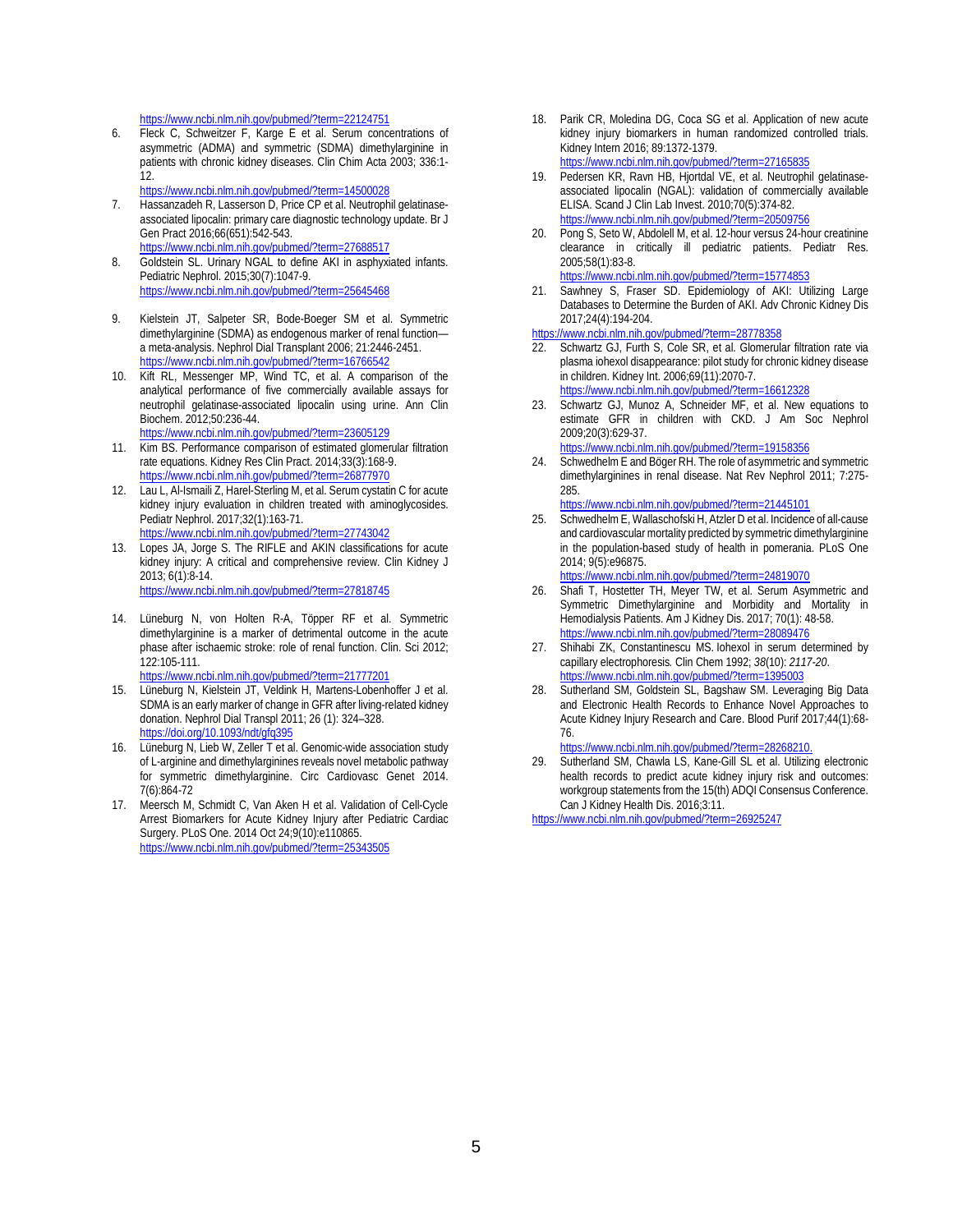### **Table 1: AKI biomarker characteristics**

\*IBD=Inflammatory bowel disease, UTI=Urinary tract infection, CKD=Chronic kidney disease, RCC=Renal cell carcinoma, PCKD-Polycystic kidney disease

| <b>AKI biomarker</b>                                                                                       | <b>Description</b>                                                                                             | <b>Medical conditions affecting</b><br><b>AKI biomarkers*</b> |  |  |  |  |
|------------------------------------------------------------------------------------------------------------|----------------------------------------------------------------------------------------------------------------|---------------------------------------------------------------|--|--|--|--|
| Calprotectin                                                                                               | Cytosolic calcium-binding complex of two<br>proteins of the S100 group                                         | <b>IBD</b>                                                    |  |  |  |  |
|                                                                                                            | (S100A8/S100A9); derived from neutrophils<br>and monocytes; activator of innate immune<br>system               | UTI                                                           |  |  |  |  |
|                                                                                                            |                                                                                                                | <b>CKD</b>                                                    |  |  |  |  |
|                                                                                                            | 13 kDa cysteine protease inhibitor produced                                                                    | Systemic inflammation                                         |  |  |  |  |
|                                                                                                            | by all nucleated human cells and released                                                                      | Malignancy                                                    |  |  |  |  |
|                                                                                                            | into the plasma at a constant rate                                                                             | Thyroid disorders                                             |  |  |  |  |
|                                                                                                            |                                                                                                                | Glucocorticoids                                               |  |  |  |  |
| Cystatin C                                                                                                 |                                                                                                                | Hyperbilirubinemia                                            |  |  |  |  |
|                                                                                                            |                                                                                                                | Hypertriglyceridemia                                          |  |  |  |  |
|                                                                                                            |                                                                                                                | HIV disease                                                   |  |  |  |  |
|                                                                                                            |                                                                                                                | Advanced heart failure                                        |  |  |  |  |
| Hepatocyte growth factor<br>(HGF)                                                                          | Anti-fibrotic cytokine produced by<br>mesenchymal cells and involved in tubular<br>cell regeneration after AKI | Hypertension                                                  |  |  |  |  |
|                                                                                                            |                                                                                                                | <b>IBD</b>                                                    |  |  |  |  |
| Insulin-like growth factor<br>binding protein-7 (IGFBP-<br>7), tissue<br>metalloproteinase-2<br>$(TIMP-2)$ | Metalloproteinases involved in cell cycle<br>arrest                                                            |                                                               |  |  |  |  |
|                                                                                                            | 18 kDa pro-inflammatory cytokine                                                                               | Inflammation                                                  |  |  |  |  |
| Interleukin-1<br>$(IL-18)$                                                                                 |                                                                                                                | Sepsis                                                        |  |  |  |  |
|                                                                                                            |                                                                                                                | Heart failure                                                 |  |  |  |  |
| Kidney Injury Molecule-1<br>$(KIM-1)$                                                                      | Transmembrane glycoprotein produced by<br>proximal tubular cells after ischemic or<br>nephrotoxic injury       | <b>RCC</b>                                                    |  |  |  |  |
| Kidney Injury Molecule-<br>$1$ (KIM-1)                                                                     |                                                                                                                | Chronic proteinuria                                           |  |  |  |  |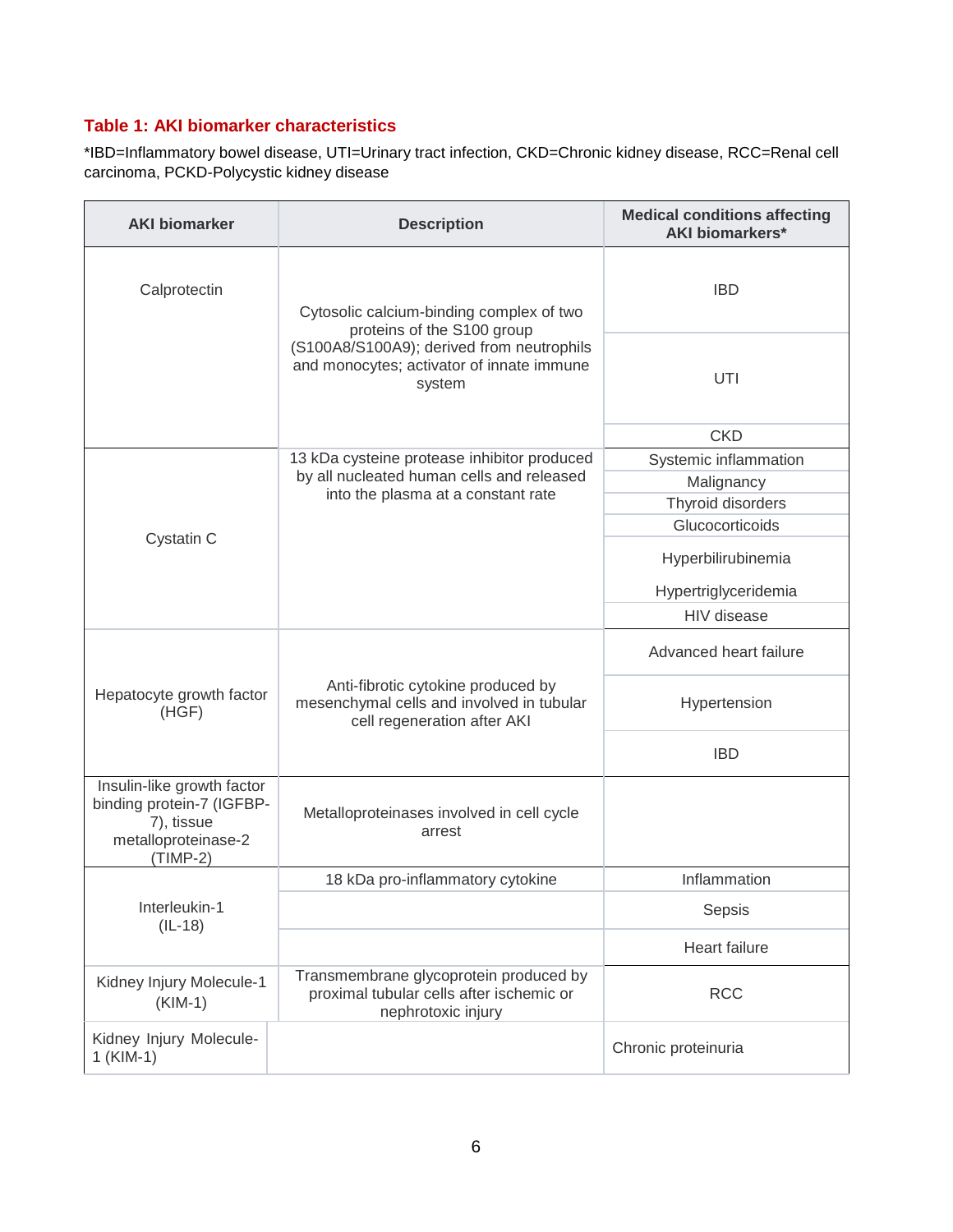| Liver-type<br>fatty<br>acid-<br>binding<br>protein<br>$(L -$<br>FABP) |                                                                                                                     | <b>CKD</b>                              |  |  |  |
|-----------------------------------------------------------------------|---------------------------------------------------------------------------------------------------------------------|-----------------------------------------|--|--|--|
|                                                                       |                                                                                                                     | <b>SCN</b>                              |  |  |  |
|                                                                       | 14 kDa intracellular lipid chaperone produced<br>in proximal tubular cells and hepatocytes                          | <b>CKD</b>                              |  |  |  |
|                                                                       |                                                                                                                     | <b>PCKD</b>                             |  |  |  |
| Liver-type<br>fatty<br>acid-<br>binding<br>protein<br>$(L -$<br>FABP) |                                                                                                                     | Liver disease                           |  |  |  |
| α1 Microglobulin                                                      |                                                                                                                     | Sepsis                                  |  |  |  |
|                                                                       | Low molecular weight protein produced in liver                                                                      | Sepsis                                  |  |  |  |
| Monocyte<br>chemoattractant<br>peptide-1 (MCP-1)                      | Peptide expressed in renal mesangial cells and<br>podocytes                                                         | Variety of renal diseases               |  |  |  |
| N-acetyl-ß-d-<br>glucosaminidase (NAG)                                | >130 kDa lysosomal enzyme; produced in<br>proximal and distal tubular cells and non-renal<br>cells                  | Diabetic nephropathy                    |  |  |  |
| gelatinase-<br>Neutrophil<br>associated<br>lipocalin<br>(NGAL)        | Three different types:                                                                                              | Sepsis                                  |  |  |  |
|                                                                       | • Monomeric 25 kDa glycoprotein produced by<br>neutrophils and epithelial tissues, including<br>renal tubular cells | Malignancy                              |  |  |  |
| gelatinase-<br>Neutrophil                                             | • Homodimeric 45 kDa protein produced by<br>neutrophils                                                             | <b>CKD</b>                              |  |  |  |
| associated<br>lipocalin<br>(NGAL)                                     | • Heterodimeric 135 kDa protein produced by<br>renal tubular cells                                                  | UTI                                     |  |  |  |
| Symmetrical<br>dimethylarginine<br>(SDMA)                             |                                                                                                                     | Pancreatitis                            |  |  |  |
|                                                                       |                                                                                                                     | Pancreatitis<br>Endometrial hyperplasia |  |  |  |
|                                                                       | <b>of</b><br><b>Isomer</b><br>endogenous<br>asymmetrical<br>dimethylarginine (ADMA).                                | Nephrolithiasis                         |  |  |  |
|                                                                       |                                                                                                                     |                                         |  |  |  |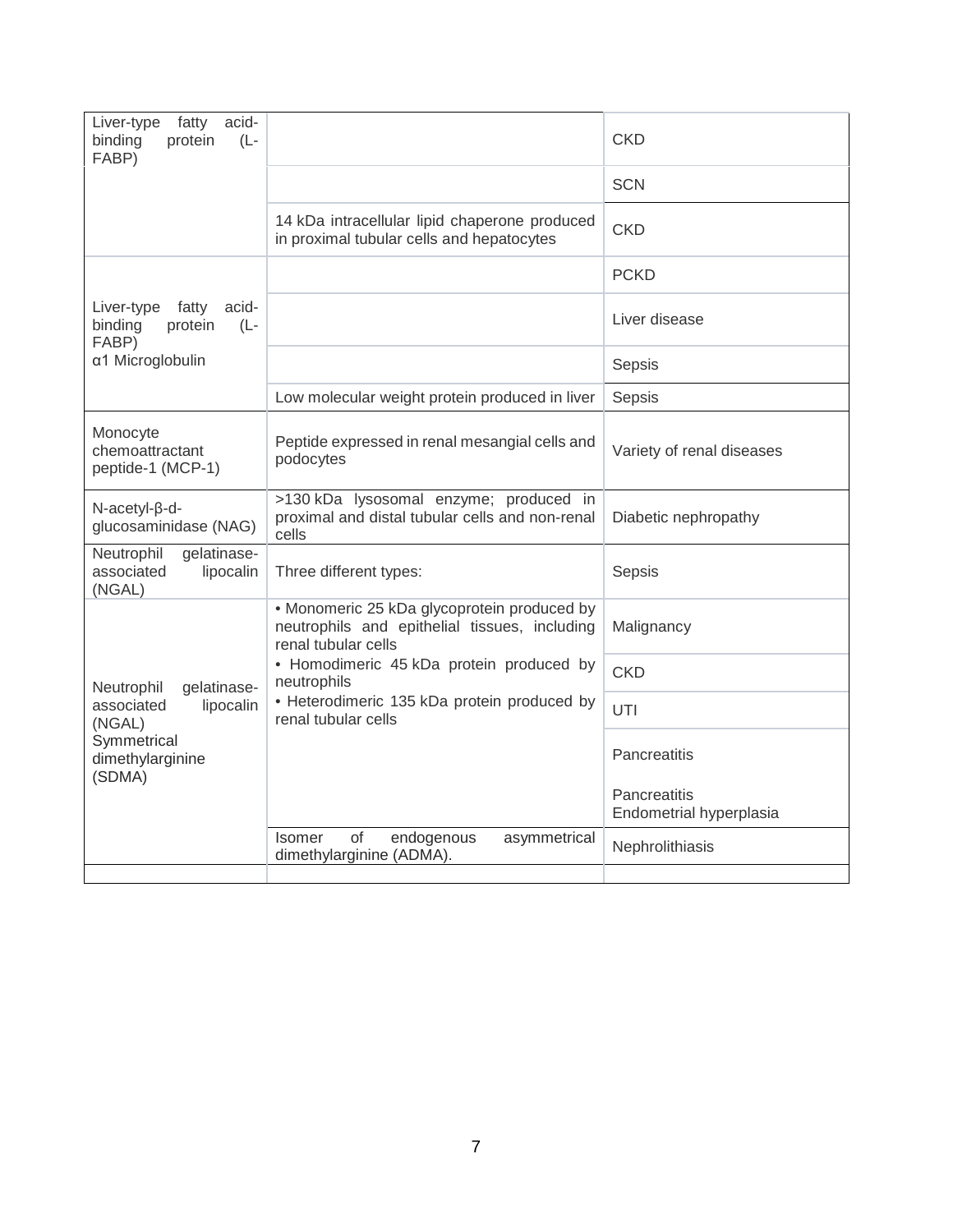## **Figure 1: Electronic Medical Record Dashboard for AKI detection and monitoring**

| CHILDREN'S<br>Hospital                          |   |                                     |                     |                                                |   |                                              |              |                                               |                                   |                                    |                                             |               |                              |                                                                       |                                                 |                    |
|-------------------------------------------------|---|-------------------------------------|---------------------|------------------------------------------------|---|----------------------------------------------|--------------|-----------------------------------------------|-----------------------------------|------------------------------------|---------------------------------------------|---------------|------------------------------|-----------------------------------------------------------------------|-------------------------------------------------|--------------------|
| <b>* Falurites</b><br><b>Brodon</b>             |   |                                     |                     |                                                |   |                                              |              |                                               |                                   |                                    |                                             |               |                              |                                                                       |                                                 |                    |
| <b>Clinical Departments</b><br>Pharmacy<br>Home |   |                                     |                     | Acute Kidney Injury Surveillance               |   |                                              |              |                                               |                                   |                                    |                                             |               |                              |                                                                       |                                                 |                    |
| V<br>Filter patients: All patients              |   |                                     |                     |                                                |   |                                              |              |                                               |                                   |                                    |                                             |               |                              |                                                                       |                                                 |                    |
|                                                 |   |                                     |                     |                                                |   |                                              |              |                                               |                                   |                                    |                                             |               |                              |                                                                       |                                                 |                    |
| D.<br>K<br>of 1<br>Ħ                            |   | Ü<br>Θ                              |                     | $\blacktriangledown$<br>100%                   | 日 | 6<br>$\dot{\mathbf{v}}$                      |              |                                               | Find   Next                       |                                    |                                             |               |                              |                                                                       |                                                 |                    |
| Pts with high NTM exposure: 10                  |   | High NTM exp with no S. Cr today: 6 |                     |                                                |   | Patients with AKI Stage:                     |              | $\overline{4}$                                | <b>Nephrology Oncall Schedule</b> |                                    | <b>Medication list &amp; reference</b>      |               |                              | Last run at: 01/15/2018 07:00<br>Daily run at: 0100, 0700, 1300, 1900 |                                                 | <b>Refresh Now</b> |
| $\frac{1}{2}$<br>Patient Name ; MRN<br>Provider | ÷ | Service                             | Wed<br>cal Wt<br>Kg | <b>Trend last 7 days</b><br>creatinine         |   | Creatinine<br>÷<br><i>increase</i><br>mg (%) |              | AKI & Days since<br>most recent<br>creatinine | Recent<br>eCrCL(enz)              | <b>O</b> Most recent<br>creatinine | Lowest<br><b>Creatinine:</b><br>Last 7 days | <b>NGAL</b>   | <b>O</b> Total<br>÷<br>Drugs | <b>O</b> Drug Name                                                    | O Days On TDM Level TDM done : 0<br><b>Drug</b> | last 14 days       |
|                                                 |   | c) tritical Care                    |                     | 57 <b>RODGERSHERE 4 3 (2014)</b>               |   |                                              | <b>Sig @</b> | 0 dago                                        | 17                                | 0.61 (15 Jan)                      | $0.16(12\sqrt{3n})$                         |               | п                            | Acyclovir Injectable - 130 mg - IV. -<br>Every 8 hours                | O day(s.)                                       | NA                 |
|                                                 |   | Control Care                        |                     | 5.0 and <sup>heaten</sup> shest (a) 0.22 (99%) |   |                                              | Stgi         | 0 dago                                        | $\overline{\mathfrak{D}}$         | 0.45 (15 Jan)                      | 0.23 (08-Jan)                               |               | $H_1$                        | Piperacillin-Tazobactam Injectable<br>250 mg - IV. - Every 6 hours    | 1 day(s.)                                       | ŃĀ                 |
|                                                 |   | <b>O</b> Ditical Care               |                     | 41.2 per management                            | 0 | 0.16(50%                                     | $S_{R}$      | 1 dago                                        | 131\N-Lindner\RR                  | $0.48(14$ Jan                      | 0.32 [08-Jan]                               |               | п                            | VANCOmycin inj Max Concentration -<br>440 mg - IV. - Every 12 hours   | 6 day(s.)                                       | 12.2 0 d ago.      |
|                                                 |   | General Pediatrics                  |                     | 11.5                                           | Θ | 0.12 (50%)                                   | Stgi         | 2 dago                                        | <b>Willindner</b>                 | 0.36(13.6m)                        | 0.24 (10-Jan)                               |               | $H_1$                        | Sulfamethoxazole-TMP Injectable<br>57.5 mg - IV. - Every 8 hours      | 4 day(s.)                                       | NA                 |
|                                                 |   | C Ditkal Care                       |                     | 20.5 + + + + + + + (d) 0.12 (48%)              |   |                                              |              | Odago                                         |                                   | 0.37 (15-Jan)                      | $0.25(13-tan)$                              |               | H <sub>2</sub>               | VANCOmycin injectable - 310 mg - IV. 2 day(s.)<br>Every 6 hours       |                                                 | 12.1 1 dago        |
|                                                 |   | <b>B</b> Bone Marrow<br>Transplant  |                     | 313 <del>P 4 a 7 a a y</del>                   |   | 0.28(40%)                                    |              | 1 dago                                        | 68                                | $0.98(14 \text{ Jan})$             | $0.7(10 \, \text{Jan})$                     | $-25(12.1an)$ | $H_1$                        | Tacrolimus Crai Suspension - 0.5 mg -<br>Oral Liquid - Every 12 hours | O day(s.)                                       | 5.0 1 d ago        |
|                                                 |   | <b>Co</b> Ditical Care              |                     | 59.0 ml                                        | Θ | 0.32 (35%)                                   | Stg i        | 0 dago                                        | 48\N-Lindner\RR                   | 1.24 (15-Jan)                      | 0.92 (13-Jan)                               |               | $H_1$                        | Ganciclovir Injectable - 74 mg - IV. -<br>Daily                       | 13 day(s.)                                      | NA                 |
|                                                 |   | <b>O</b> Orthopedics                |                     | $74.1$ <sup>#</sup>                            |   | $\bigcirc$ 0.19 (35%)                        |              | 0 d ago                                       | 72 N-Lindner RR                   | 0.73(15.5n)                        | 0.54 (08-Jan)                               |               | E <sub>2</sub>               | VANCOmycin injectable - 410 mg - IV. D day(s.)<br>Every 12 hours      |                                                 | 14.9 0 d ago       |
|                                                 |   | <b>Ca</b> Ditical Care              |                     | 17.0 management and man (a) 0.09 (33%)         |   |                                              |              | Odago                                         | 111\N-Lindner\RR                  | $0.36(15$ Jan                      | 0.27 (10-Jan)                               |               | H <sub>2</sub>               | Tacrolimus Oral Suspension - 0.1 mg -<br>Oral Liquid - Every 12 hours | 4 day(s.)                                       | 6.7 I dago         |
|                                                 |   |                                     |                     |                                                |   |                                              |              |                                               |                                   |                                    |                                             |               |                              |                                                                       |                                                 |                    |

A screen capture of AKI dashboard being employed at Phoenix Children's Hospital. The dashboard is color coded for different AKI stages (*yellow*: stage 1; *orange*: stage II; *red*: stage III) as well as AKI monitoring criteria in different colored fonts (from left to right: *gray font:* patient identifiers; *blue font:* AKI markers including NGAL (arrow); *black font:* NTM exposure; *brown font:* drug level monitoring).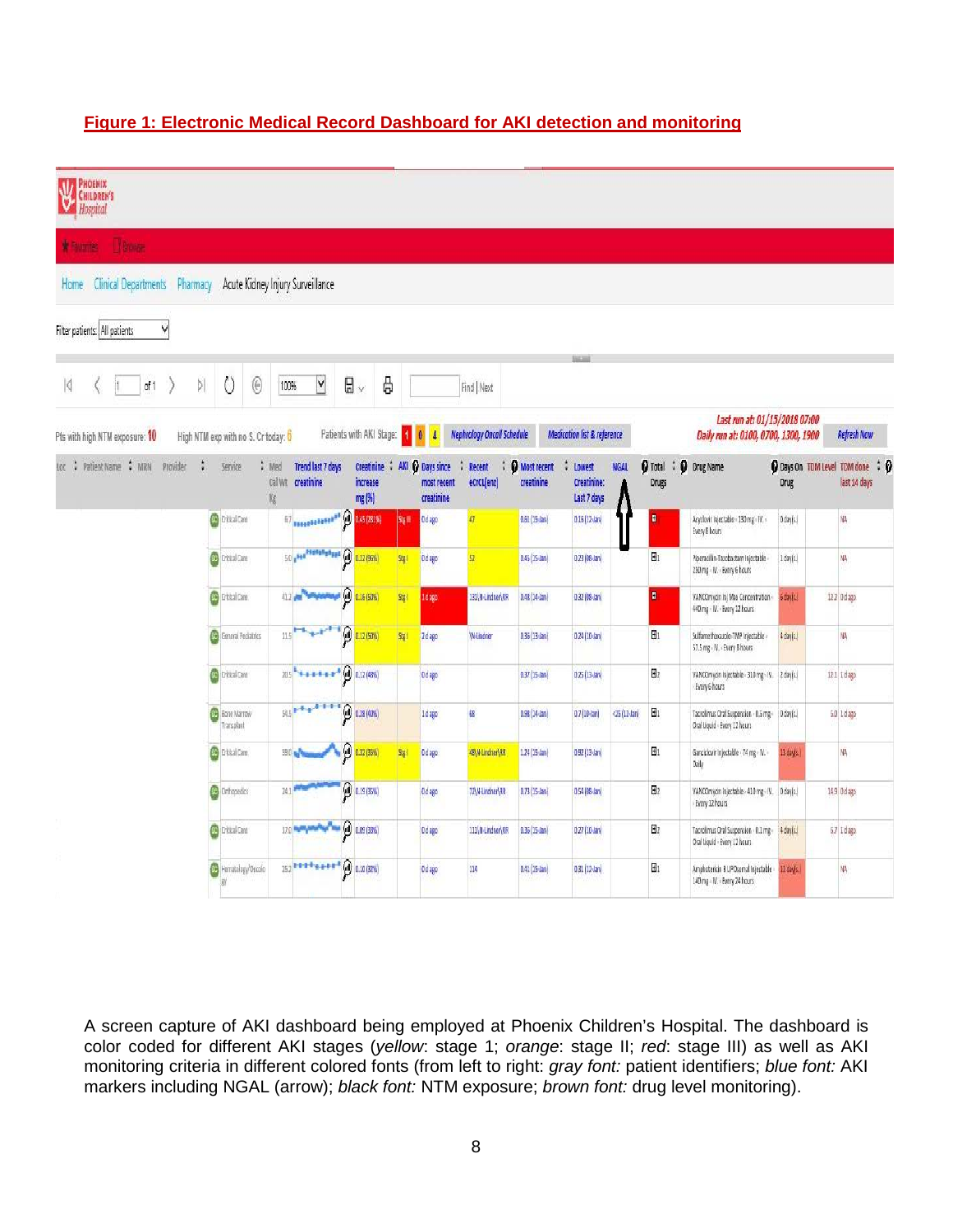## **Interview with a Distinguished Colleague**

By Shannon Haymond, PhD



### **Dennis J. Dietzen**, PhD, DABCC, FAACC 2018 AACC President.

Professor of Pediatrics and Pathology and Immunology, Medical Director of Laboratory Services, Saint Louis Children's Hospital. Washington University

School of Medicine in St. Louis. St. Louis, Missouri, USA.

### **What are some challenges you see currently facing the field of laboratory medicine?**

The field of lab medicine has a number of ongoing challenges within the greater challenge of providing affordable care to all Americans. Challenges include the shrinking workforce, diminished reimbursement, and heightened regulation. Without adequate personnel and reimbursement, delivery of service will continue to be stressed across the care spectrum that includes both outpatients and inpatients. Heightened regulation will add cost and inhibit the development and adoption of new tests and new technology that will benefit patients. For the time being, these regulatory challenges have been tabled, but we must remain aware and continue to advocate for sensible regulation, particularly in the realm of laboratory developed tests. The final hurdle to mention is making sure that clinicians, regulators, payers, and administrators recognize the vital role that laboratory professionals play in the provision of care to patients of all backgrounds. It is incumbent on individual members all the way up to AACC Board of Directors to highlight the indispensable role of the laboratory in delivering the right care at the right time regardless of the environment in which we practice.

### **What changes do you see in the future of pediatric or maternal fetal laboratory medicine?**

I am not big into crystal balls but I will tell you what I hope to see. I hope to see pediatric lab medicine begin to drive development of new tests and new technology. Throughout my realm of experience, pediatric practitioners have had to make due with testing platforms in environments for which they were not designed. That is why we have automation systems that don't work with tiny samples and why we have some pretty important assays that are not very resistant to things like hemolysis that we deal with commonly in pediatric practice (ammonia assays come to mind). Small sample sizes make sense for all patients, not just kids. While the experience with Theranos provided no shortage of negative lessons, one positive takeaway is that there is truly a need for revolutionary technology that will decrease the volume of blood necessary to make testing more accessible for kids and adults. I think we should dare to think big and demand big solutions when it comes to the smallest patients.

**Advocacy for children's health, and therefore, pediatric laboratory medicine, has been an area of focus for AACC. Are there plans for the upcoming year to continue to promote or support pediatric laboratory medicine among policymakers?**

Children's health remains a top advocacy priority for the Association in 2018. This is not really an accident. I am, after all, the third consecutive AACC President with a pediatric bent following Drs. Patti Jones and Mike Bennett. The Association continues to promote newborn screening programs both domestically and abroad. Avenues to utilize the residual specimen bank from the National Children's Study are ongoing. Exciting new directives are being explored to gain access to specimens with an aim toward refining our improving database of pediatric reference intervals. The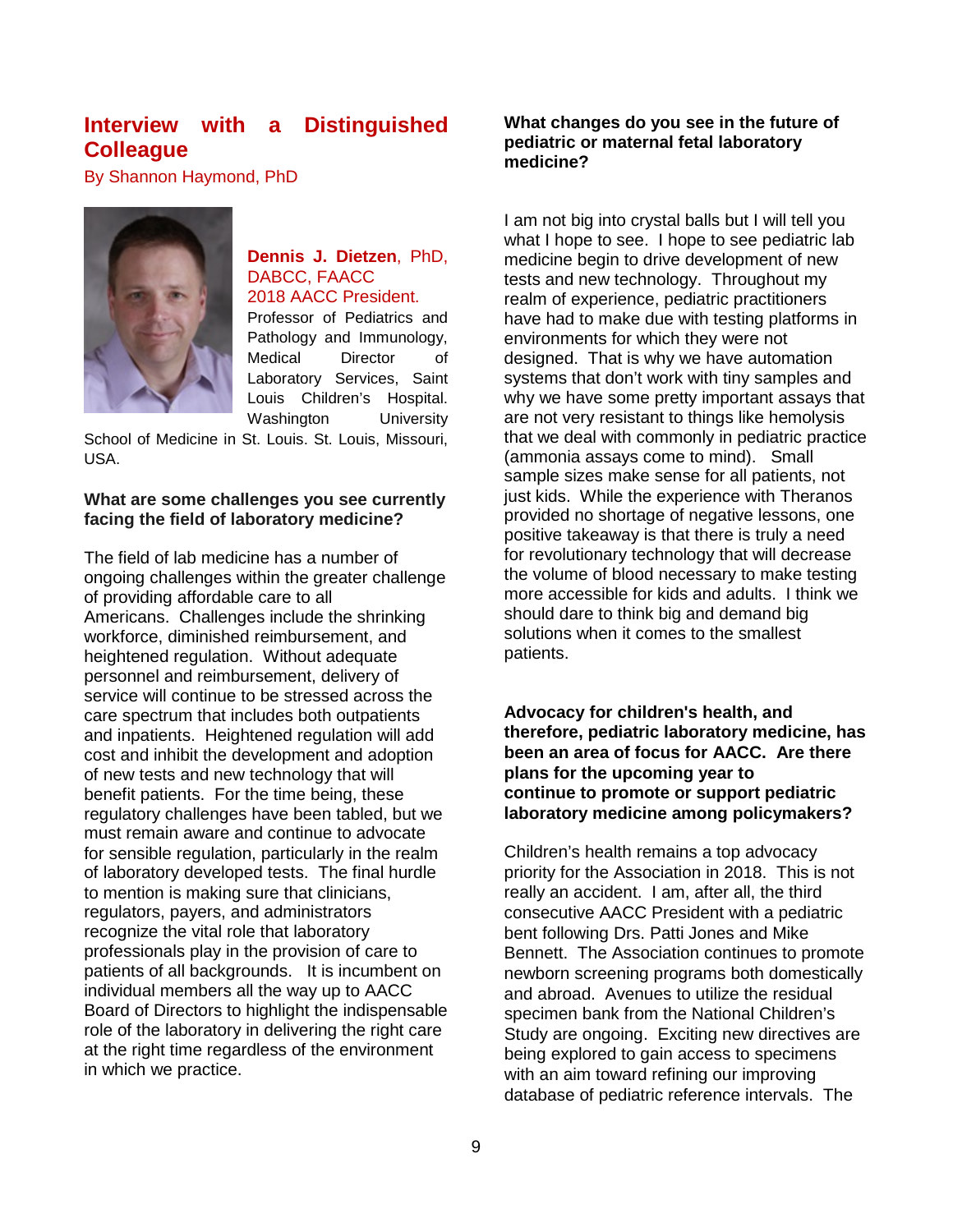larger ongoing efforts of the Association to promote the use of residual specimens for research purposes and the sensible regulation of the LDTs that we all rely on daily, are also important to ensure the very best delivery of pediatric care through laboratory medicine.

## **Excerpts from the Literature**



**Kelly Doyle**, PhD, DABCC, FAAC, Clinical Chemist, Intermountain Healthcare, Salt Lake City, UT, USA

### **Predictive Analytics at Work in Pediatrics: Kidney Failure Risk Equation Now Validated for Children**

As clinical laboratorians we persistently seek to optimize the value of test results streaming from the lab so as to improve efficiency, patient outcomes, and cost-savings. Successful efforts are more often coordinated, standardized, and patient-centered across integrated health systems.

Predictive analytics— the effort of identifying variables from large data sets that can then be extrapolated to predict future events—has generated a number of risk scores for cardiovascular, renal, and diabetic health, even for mortality. While the verdict is still out as to whether these risk scores are effective in motivating patients to commit to life-long lifestyle changes, they are an effective way for clinicians to identify patients of greatest need or who are at increased risk of long-term disease progression and to provide coordinated care for these patients.

In 2011, Tangri et al published "A predictive model for progression of chronic kidney disease to kidney failure" [1] highlighting the utility of lab

tests in predictive risk models and in this case, allowing clinicians to effectively plan for renal replacement therapy, dialysis needs, and preemptive kidney transplantation [2, 3]. This is substantial because while eGFR is useful in identifying those with chronic kidney disease (CKD), effective clinical intervention is better determined when the clinician understands the patient's risk of progressing to end stage renal disease (ESRD).

In 2016, a meta-analysis of data from 31 cohorts representing over 700,000 adult patients from 30 countries shows the 4-variable kidney failure risk equation based on age, sex, eGFR, and the ratio of urinary albumin to creatinine, is accurate in predicting 2- and 5 year probability of progressing from CKD to ESRD [4].

Most recently in 2017, Winnicki et al [5] found that by substituting in the Bedside Schwartz eGFR into the 4-variable risk calculator, it worked well to predict 1-, 2-, and 5-year risk of ESRD in a cohort of 603 children from the Chronic Kidney Disease in Children Cohort Study (CKID). Risk discrimination is expressed as "C-statistic" where a value greater than 0.80 suggests strong discrimination. Risks of ESRD in this study were found to be 0.90 (1-year risk), 0.86 (2-year risk), and 0.81 (5-year risk).

Interestingly, while children often have quite different etiologies of CKD than adults, the 4 variable equations based on nearly identical criteria appear to work well in both populations in predicting risk of progression to ESRD.

Because children with CKD have a high lifetime risk of ESRD they also have a significant reduction in lifespan. Laboratories have a significant opportunity to help facilitate the implementation of these equations in electronic medical record systems or provide links to online calculators in test result reports. As pointed out by Allison Dart, MD, "The use of the Kidney Failure Risk Equation could…improve transitions in care, decrease unnecessary procedures, and improve quality of life" [6].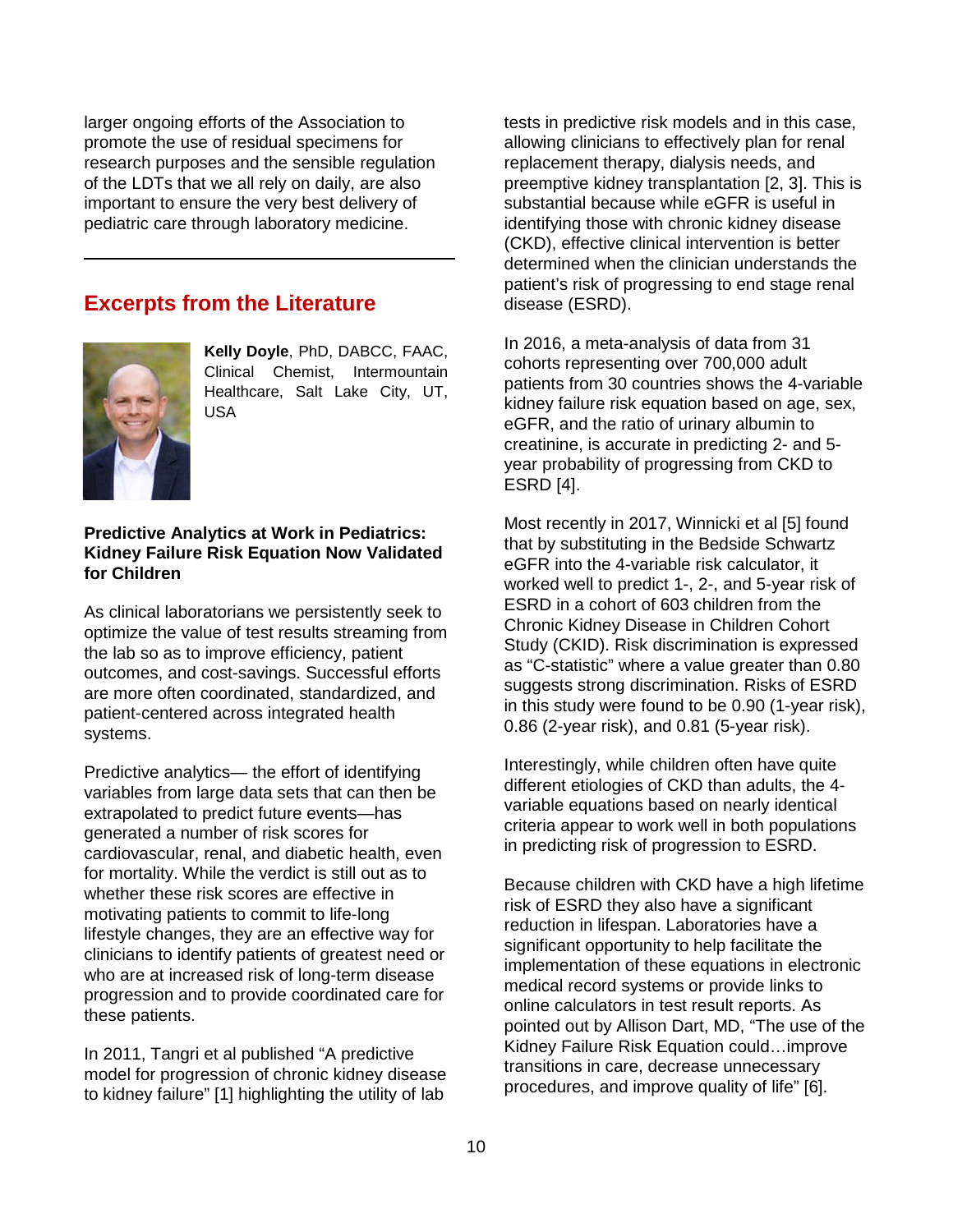- 1. JAMA 2011, 305(15) 1553-1559
- 2. Am J Kidney Dis. 2017; 69 (4):514-520
- 3. Kidney Int. 2007(71) 555-561
- 4. JAMA 2016, 315(2) 164-174
- 5. JAMA 2017, Dec 18<sup>th</sup>, E1-E7
- 6. JAMA, 2017 Dec 18 E1-E2



**Brenda Suh-Lailam**, PhD, DABCC, FAAC, Assistant Director, Clinical Chemistry and Mass Spectrometry, Ann & Robert H. Lurie Children's Hospital of Chicago. Assistant Professor of Pathology, Northwestern University Feinberg School of Medicine, Chicago, IL, USA

### **Diagnostic Errors in Primary Care Pediatrics: Project RedDE (BS-L)**

Rinke ML, Singh H, Heo M, Adelman JS, O'Donnell HC, Choi SJ, Norton A, Stein REK, Brady TM, Lehmann CU, Kairys SW, Rice-Conboy E, Thiessen K, Bundy DG.. Acad Pediatr. 2017 Aug 10. [Epub ahead of print]

Diagnostic errors (DE) cause adverse outcomes in patients and occur at different frequencies in different medical specialties. Pediatrics is no exception, in two surveys, 35-54% of pediatricians reported monthly occurrences of DEs while a slightly lower percentage reported an annual occurrence of DEs that resulted in patient harm. Compared to adult primary care, little progress has been made in identifying and reducing DEs in pediatric primary care.

This study called Project RedDE (Reducing Diagnostic Errors in Pediatric Primary Care) aimed at identifying and defining DEs across a broad range of pediatric ambulatory clinics. A total of 25 pediatric practices participated in this study. One of the DEs addressed was abnormal laboratory values leading to a missed opportunity for diagnosis (MOD). This is a very important DE as previous studies show that, 40% of ambulatory primary care visits include laboratory testing, however, about 83% of physicians report delay in reviewing laboratory results at least once in the previous 2 months, while 40% report missing results even with computerized result delivery. In this study, MOD rates in pediatric primary care was found to be 11% for patients with abnormal laboratory values  $(n = 381)$ . In addition, 9% of these patients did not have documentation that the abnormal value had been noted and that appropriate timely action was taken.

This study shows that DEs, including DEs linked to the use of laboratory results, occur in pediatric primary care at a considerable frequency and can contribute to delays in patient care and even patient harm. Laboratory professionals can certainly play a role in reducing DEs. In a recent *[Clinical Laboratory News](https://www.aacc.org/publications/cln/cln-stat/2018/january/4/close-up-on-pediatric-related-diagnostic-errors)* interview with the corresponding author on this publication, Dr. Rinke pointed out that one thing laboratory professionals can do to facilitate clinician identification of abnormal laboratory results would be to have highlighted abnormal results show up first at the top of the laboratory report. This way, clinicians don't have to dig through a long list of normal results to get to abnormal results. In addition, one way for laboratories to improve test results reporting and communication will be to use the [Test Results](https://www.healthit.gov/safer/guide/sg008)  [Reporting and Follow-up SAFER Guide](https://www.healthit.gov/safer/guide/sg008) to conduct a risk assessment.